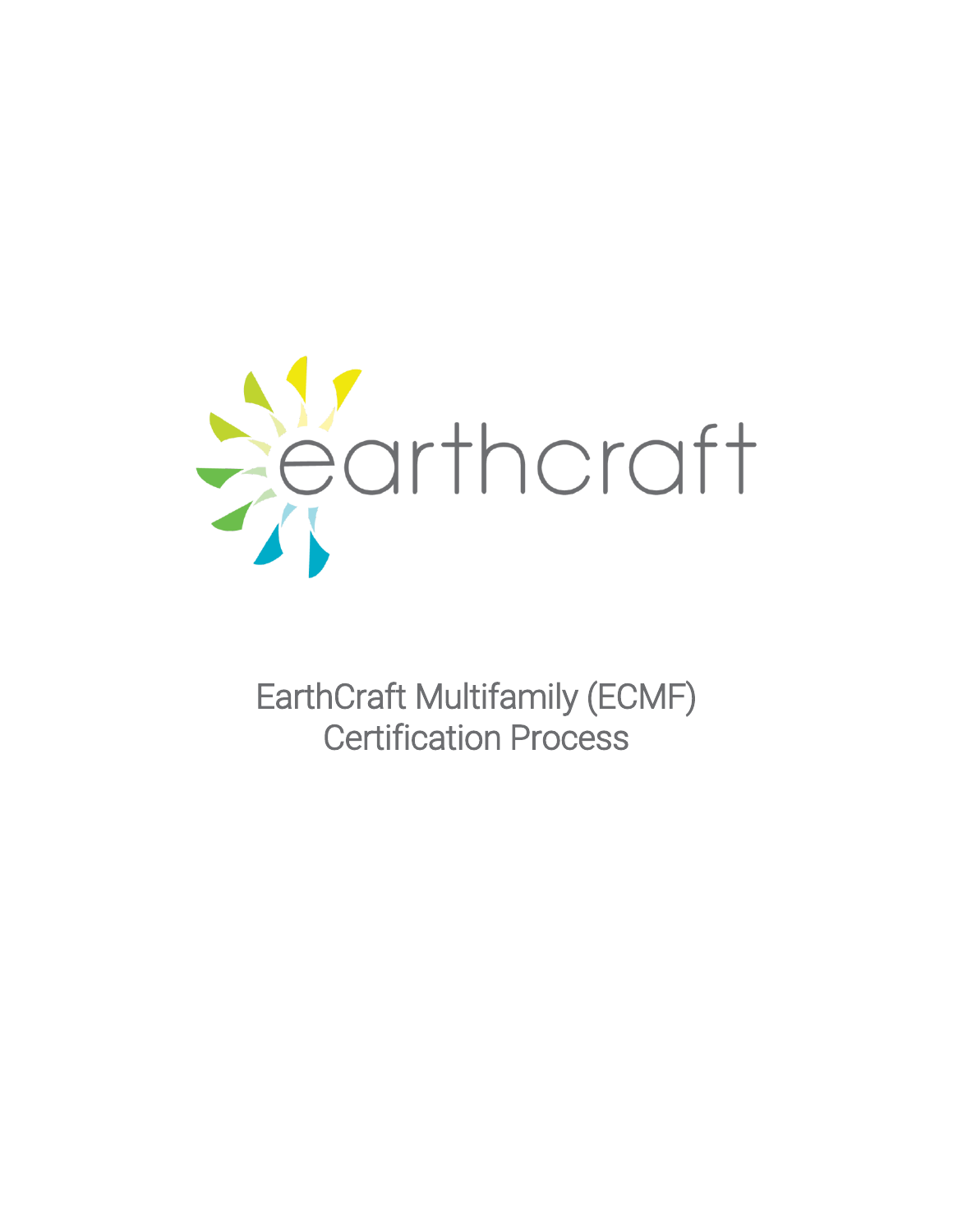# **Steps to ECMF Certification**

### 1. Project Registration

To officially begin an ECMF project, each project must be registered with EarthCraft through our website prior to the Design Review. Fees paid online are dependent on the scope of work (i.e. renovation vs new construction). Please visit the registration page to familiarize yourself with current costs. This fee covers the costs of project/program administration, technical assistance from EarthCraft staff throughout design and construction, one on-site quality assurance visit for each project during construction (this may occur at pre-drywall or final inspection phase), final review of project compliance, and the printing of certificates upon successful completion of the program (upon request from the developer/builder group).

# 2. Project Information Submittal

Each EarthCraft Multifamily project must be inspected by an EarthCraft Technical Advisor (ECTA) throughout the construction project. The Multifamily Developer or Owner must contract with an ECTA. The project information submittal step provides the information necessary for subsequent steps in the process.

### 3. Preliminary Energy Model(s) or Analysis of Prescriptive Compliance

After receiving a complete Project Information Submittal package from the Multifamily Developer, the ECTA and project team will follow the steps below to show energy compliance with ECMF program standards.

For unit level energy models the ECTA will also serve as the HERS Rater. For whole building simulations the energy modeler must be a qualified professional and may be the ECTA, Southface Institute, a member of the design team, or an outside consultant.

Note: ECMF projects following the Renovation Worksheet must complete and submit existing condition models based on the pre-assessment and improved models based on the renovation construction specifications.

### 4. Prelininary Energy Model(s) Report Submittal(s) or Specifications Reaching Prescriptive Energy Compliance

Upon completion of the preliminary energy modeling, EarthCraft Technical Advisors are required to provide model reports and associated documents to EarthCraft. At this phase, the ECTA should begin to create building and unit type records in salesforce, which will be required to be completed prior to the pre-drywall inspections.

# 5. EarthCraft Design Review

The EarthCraft Design Review is an opportunity to identify project goals and look carefully at the building and site plans to determine how the EarthCraft program can be best applied to meet the project goals. The EarthCraft worksheet and energy modeling results will be used to guide the discussion. The Multifamily Developer and General Contractor are responsible for following-up on any program compliance issues identified during the Design. An EarthCraft Design Review must be conducted on each multifamily project.

# 6. EarthCraft Design Review Report Submittal

Upon completion of the Design Review Meeting, the ECTA provides meeting minutes to the Multifamily Developer, General Contractor and EarthCraft. The Multifamily Developer and General Contractor are responsible for following-up on any program compliance issues identified during the Design Review as reported and discussed by the ECTA.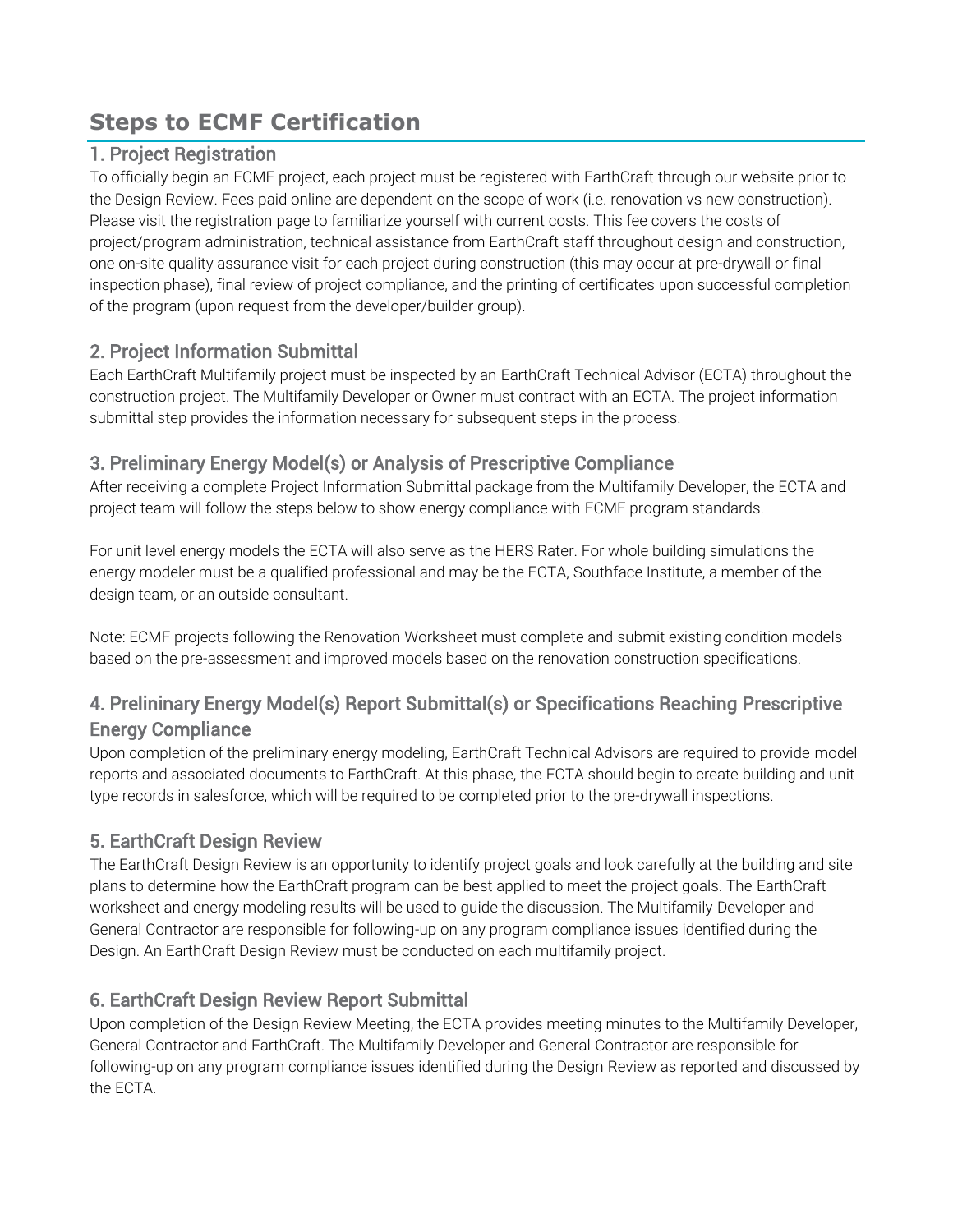# 7. Kick-Off Meeting

All ECMF projects must have a Kick-Off meeting, led by an ECTA, during the framing stage of the projects construction and prior to the mechanical, electrical and plumbing rough in. During this on-site meeting, EarthCraft requirements and guidelines are reviewed with the general contractor's project manager and site supervisor, and all subcontractors whose work will be impacted by EarthCraft standards. This meeting provides an on-site review of EarthCraft details, techniques, expectations and specification requirements at the commencement of construction. Mock up units are highly recommended to confirm during the kick-off meeting that all program details have been effectively addressed and trades are able to efficiently implement design specifications.

# 8. Kick-Off Meeting Report Submittal

Upon completion of the Kick-Off Meeting, the ECTA provides meeting minutes reporting to the Multifamily Developer, General Contractor and all meeting attendees, and EarthCraft. The Multifamily Developer and General Contractor are responsible for following-up on any program compliance issues identified during the Kick-Off Meeting as reported by the ECTA.

#### 9. Air Sealing Inspections

All ECMF projects must pass an Air Sealing Inspection(s) conducted by an ECTA on each individual unit. The Air Sealing Inspection provides an on-site evaluation of the unit in terms of the ECMF guidelines, including a visual inspection of the air sealing. This inspection occurs before insulation is installed to inspect for required air sealing measures including plumbing and electrical penetrations, window and door rough openings, chases, band area and exterior sheathing penetrations, etc. The Air Sealing Inspection provides opportunities to identify additional construction considerations that may impact the performance of the building. The ECMF Worksheet and Inspection Records provide a full list of the required air sealing items.

## 10. HVAC Initial Diagnostics/Inspection

All ECMF projects must pass a HVAC Initial Diagnostics/Inspection conducted by an ECTA. The HVAC Initial Diagnostics/Inspection provides an on-site evaluation of the unit in terms of the ECMF guidelines, including a visual inspection of duct sealing as well as Duct Blaster diagnostic testing of each unit type in that section of the building. The HVAC Initial Diagnostics/Inspection provides opportunities for identifying additional construction considerations that may impact the performance of the home. When the first floor or section of the first building is roughedin, the project is ready for an ECTA to visit the site, pressure test the duct systems, and inspect for mastic sealing.

### 11. Insulation Inspections

All ECMF projects must pass an Insulation Inspection conducted by an ECTA on every individual unit. The Insulation Inspections provide an on-site evaluation of the unit in terms of the ECMF guidelines, including a visual inspection of insulation. The Insulation Inspections provides opportunities to identify additional construction considerations that may impact the performance of the building. After insulation is installed the ECTA will visit the site to grade the installation of the insulation (this may affect the energy model results).

### 12. Pre-Drywall Inspection Submittal

Upon completion of a building or section of building, the Air Sealing Inspection, HVAC Initial Diagnostics/Inspection, and Insulation Inspection reports will be submitted. ECTAs are required to provide the above described inspection reports to the Developer, General Contractor, and EarthCraft. The Developer and General Contractor are responsible for following-up on any program compliance issues identified by the ECTA.